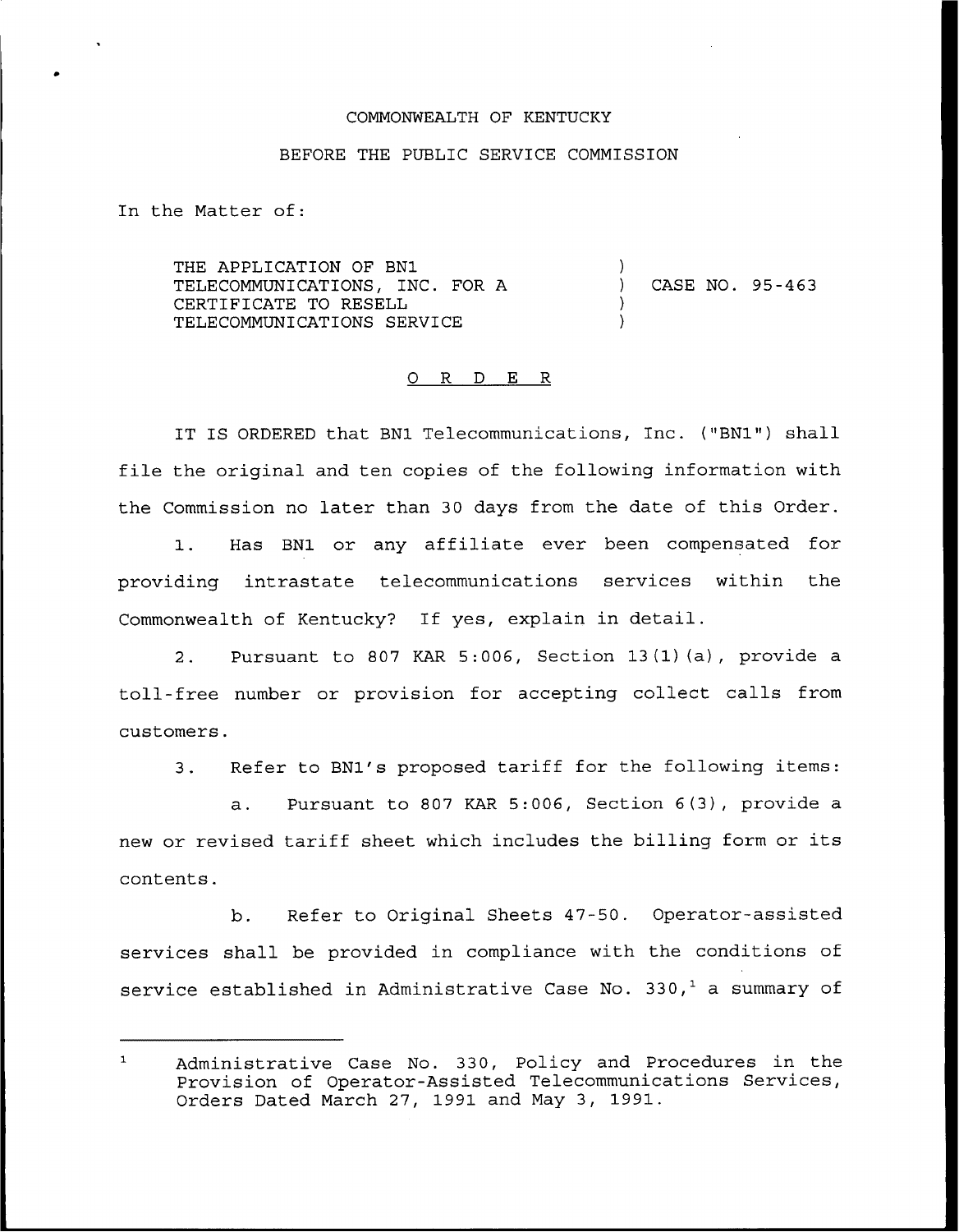which is attached hereto and incorporated herein as Appendix <sup>A</sup> to this Order. Provide revised tariff sheets which comply with the Orders in Administrative Case No. 330.

c. Omit pages 52-59 and incorporate price lists where applicable within the body of the tariff.

Done at Frankfort, Kentucky, this 5th day of February, 1996.

PUBLIC SERVICE COMMISSION

K Breathatt

ATTEST

Executive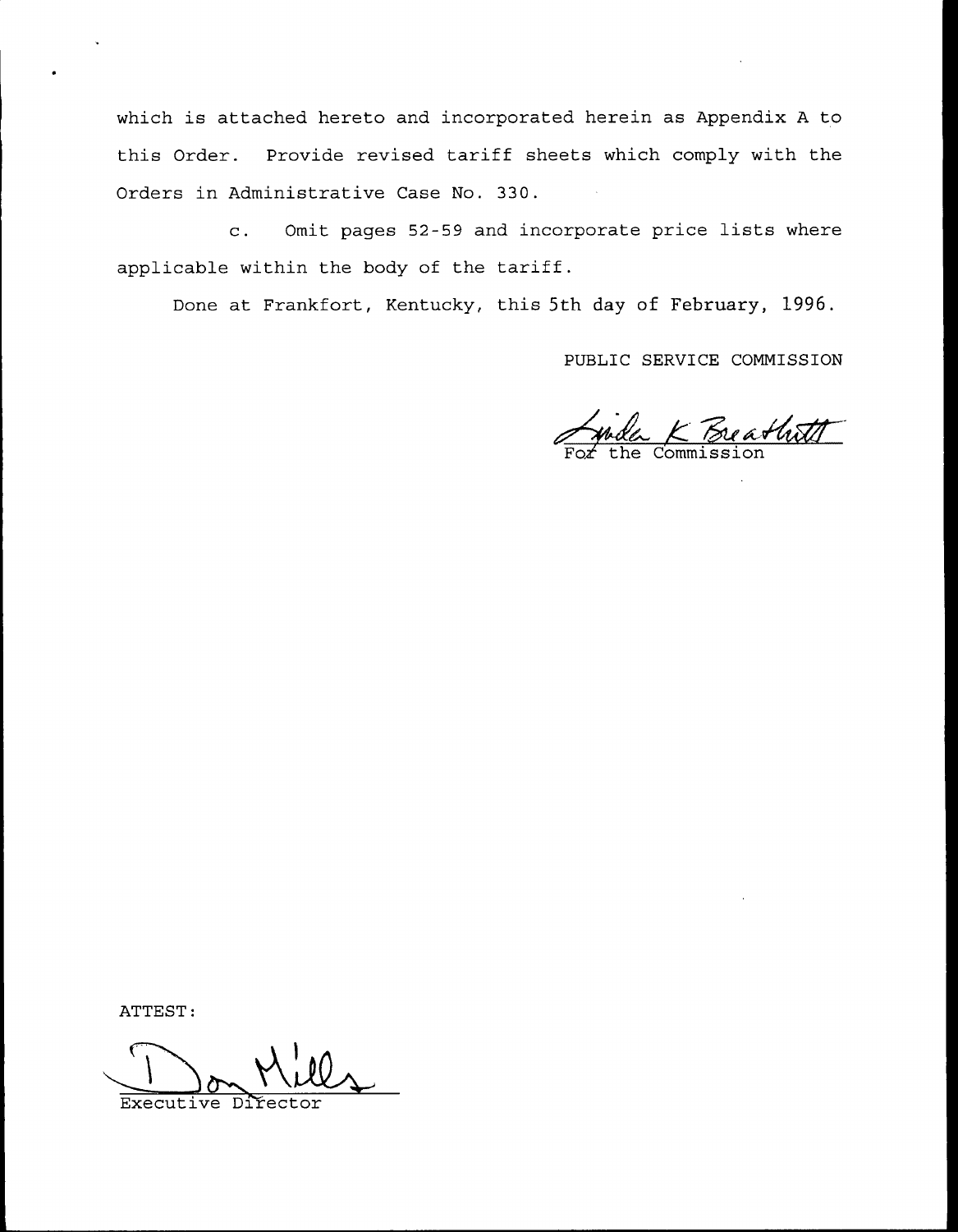## APPENDIX A

APPENDIX TO AN ORDER OF THE KENTUCKY PUBLIC SERVICE COMMISSION IN CASE NO. 95-463 DATED FEBRUARY 5, 1996

Conditions of Service for the Provision of Operator Services Adopted from Commission Orders in Administrative Case No. 330, Orders Dated March 27, <sup>1991</sup> and May 3, 1991.

(1) Operator-assisted services shall be subject to rate regulation and rates shall not exceed the maximum approved rates of AT&T Communications of the South Central States, Inc. ("AT&T") for interLATA services and the local exchange carrier ("LEC") for intraLATA services. "Maximum approved rates" are defined to mean the rates approved by this Commission in AT&T's and the LEC's most recent rate proceeding for measured toll service applicable to operator-assisted calls, as well as the additional charges for operator assistance. Carriers are not permitted to include any other surcharges or to bill for uncompleted calls. Time-of-day discounts shall also be applicable. Carriers are also required to rate calls using the same basis that AT&T or the LEC uses to rate calls, i.e., distance calculations based on points-of-call origination and termination, definitions of chargeable times, billing unit increments, rounding of fractional units, and minimum usages. When there is any change in the maximum approved rates, carriers shall file tariffs if necessary to comply with the requirements herein within 30 days of the effective date of the rate change.

 $-1-$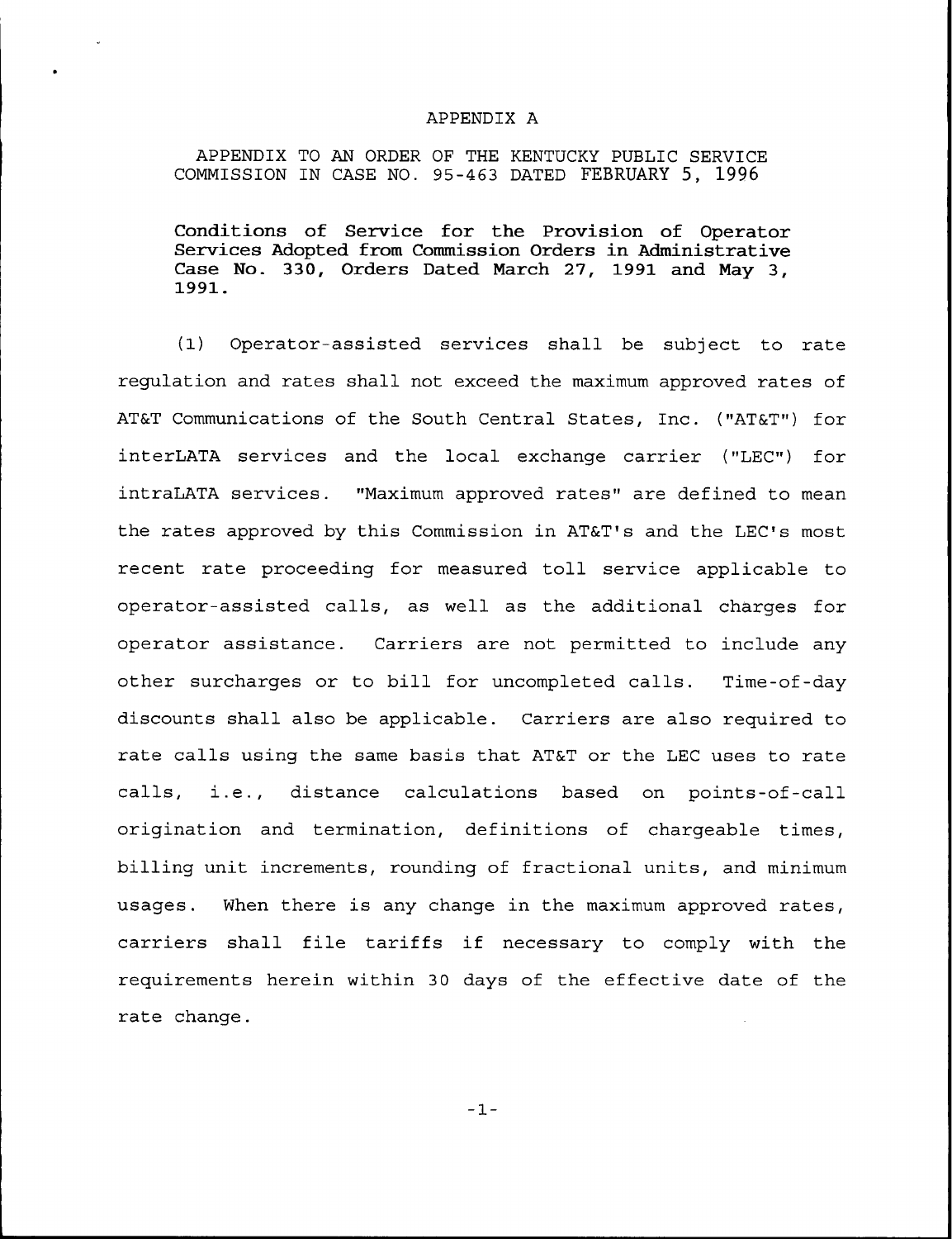(2) Except as otherwise indicated in this Order, non-dominant carriers shall be subject to regulation as delineated in the May 25, 1984 Order in Administrative Case No. 273 as well as any subsequent modifications to non-dominant carrier regulations. In the event of conflict, the terms of the instant Order shall take precedence, unless a carrier is specifically relieved from compliance with any conditions contained herein.

(3) Operator service providers that provide service to traffic aggregators shall not allow access to the operator services of competing carriers to be blocked or intercepted. Blocking and interception prohibitions shall be included in tariffs and all contracts entered into with any traffic aggregator and shall state that violators will be subject to immediate termination of service after 20 days' notice to the owners of non-complying customer premises equipment.

(4) Traffic aggregator is defined to mean any person that, in the ordinary course of its operations, makes telephones available to the public or to transient users of its premises for intrastate telephone calls using a provider of operator services. Aggregators include hotels and motels, hospitals, universities, airports, gas stations, and non-local exchange carrier pay telephone owners. This definition includes the provision of all non-local exchange carrier pay telephones even if no compensation is paid to the owner of the pay telephone. The residential use of operator services is specifically excluded from this definition.

 $-2-$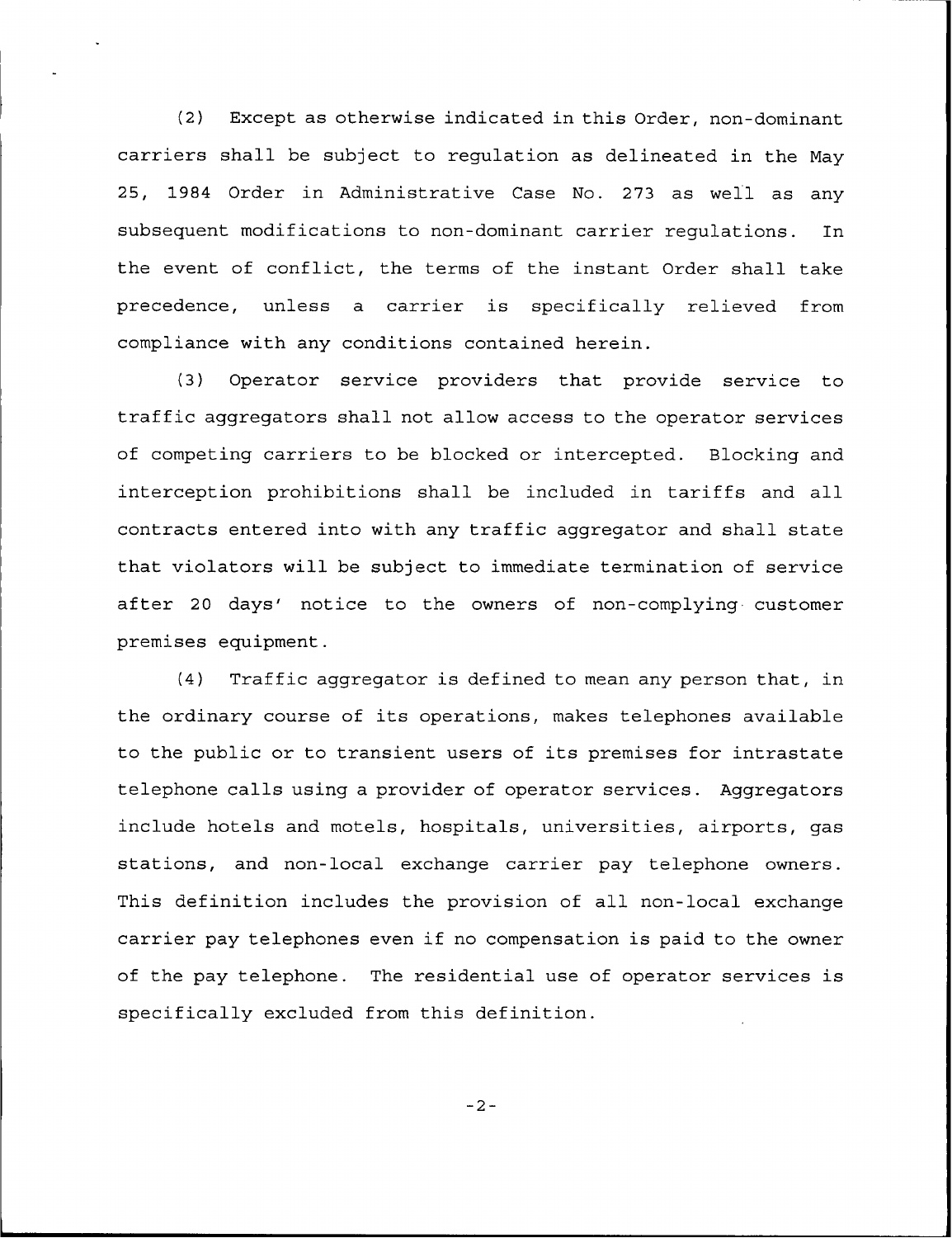(5) Access to the local exchange carriers' operators shall not be blocked or otherwise intercepted by traffic aggregators. Specifically, all "0-" calls, that is, when an end-user dials zero without any following digits, shall be directed to the local exchange carrier operators. In equal access areas, "0+" intraLATA calls, that is, when an end-user dials zero and then dials the digits of the called telephone number, shall not be intercepted or blocked. In non-equal access areas, it is prohibited to block or intercept "0-" calls; however, it is permissible to intercept "0+" calls. Blocking and interception prohibitions shall be included in tariffs and all contracts entered into with any traffic aggregator and shall state that violators will be subject to immediate termination of service after 20 days' notice to the owners of non-complying customer premises equipment.

{6) Carriers shall not be required to provide access codes of competitors. Each carrier should advise its own customers as to the appropriate 10XXX access code.

(7) Carriers shall provide tent cards and stickers to traffic aggregators to be placed near or on telephone equipment used to access their services and shall include provisions in tariffs and contracts entered into with any traffic aggregator that subject violators to immediate termination of service after 20 days' notice to the owners of non-complying customer premises equipment.

(8) Operators shall identify the carrier at least once during every call before any charges are incurred.

 $-3-$